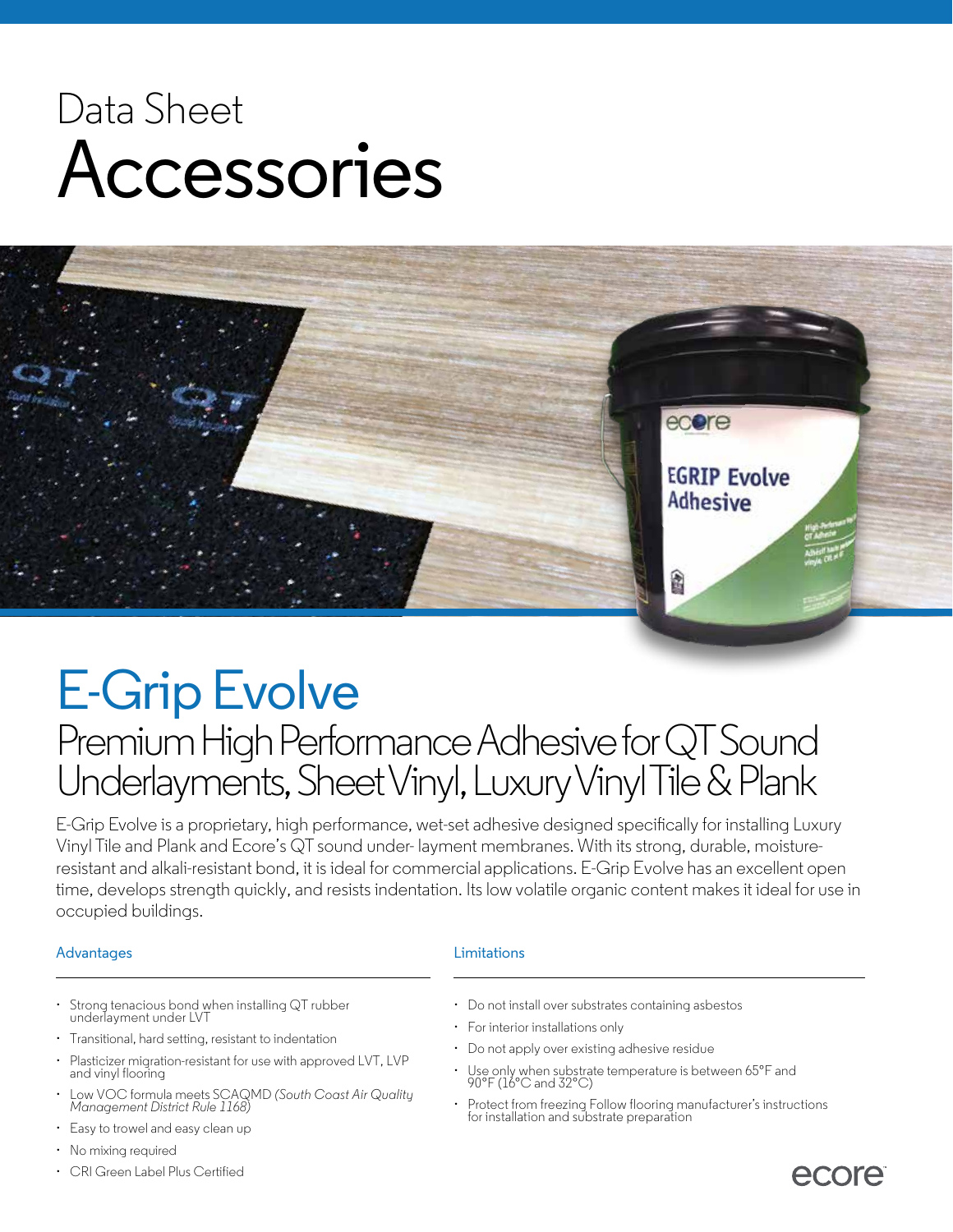| Suitable Substrates | Exterior grade plywood, Group 1, type CC or other approved wood underlayments per manufacturers recommendations. Concrete and<br>properly prepared cement terrazzo. Portland-based self-leveling underlayments and patching compounds. Embossing levelers applied<br>over existing, properly prepared and dully bonded ceramic tile. For rubber underlayment, properly prepared and primed gypsum<br>underlayments that meet the ASTM F2419 requirements for compressive strength. Contact flooring manufacturers for complete<br>quidelines on suitable substrates. |  |
|---------------------|----------------------------------------------------------------------------------------------------------------------------------------------------------------------------------------------------------------------------------------------------------------------------------------------------------------------------------------------------------------------------------------------------------------------------------------------------------------------------------------------------------------------------------------------------------------------|--|
| Surface Prep        | All substrates must be clean, structurally sound, dry, solid and stable. Substrate should be clean and free of dust, dirt, oil, grease,<br>paint, curing agents, concrete seales, loosely bonded toppings, loose particles, and old adhesive residue per the ASTM F-710<br>standards. All surfaces must be level, even, flat and smooth per the flooring manufacturer's recommendations.                                                                                                                                                                             |  |
| Cleaning            | Promptly clean any adhesive from the flooring material's surface with water while the adhesive is still wet. Use mineral spirits once dried.<br>Use caution with mineral spirits as it may be harmful to some materials. Do not apply solvents directly to the flooring materials. Clean tools<br>with water while the adhesive is still wet.                                                                                                                                                                                                                        |  |
| Warranty            | 5 Years                                                                                                                                                                                                                                                                                                                                                                                                                                                                                                                                                              |  |

### Physical Data

| <b>Adhesive Type</b> | Vinyl Acrylic Polymer            | <b>Flash Point</b>          | $>212$ °F(100°C)                                                               |
|----------------------|----------------------------------|-----------------------------|--------------------------------------------------------------------------------|
| Color                | Off-White                        | Maximum RH<br>(ASTM F-2170) | 80% RH diminishing                                                             |
| Antimicrobial        | Yes                              | Freeze/Thaw                 | <sup>!</sup> Protect from freezing.<br>Stable up to 5 cycles at 0°F<br>(-18°C) |
| Consistency          | Creamy                           | <b>PH</b>                   | $7-9$                                                                          |
| <b>Voc Content</b>   | .28 lbs/gal (34 g/l)             | <b>Shelf Life</b>           | 2 years stored at $73^{\circ}F(23^{\circ}C)$                                   |
| Density              | 8.3 lbs/gal (3.77 kg per 3.79 L) |                             |                                                                                |

NOTE: Protect containers from freezing in transit and storage. Provide heated storage on site and deliver all materials at least 24 hours before beginning installation.

### Application Characteristics

| Over Porous Substrates                                                                   | Flash Time*                                                                                 | Working Time**                       |
|------------------------------------------------------------------------------------------|---------------------------------------------------------------------------------------------|--------------------------------------|
| Permanent Bonding<br>(Rubber)                                                            | $0 \text{ min.}$                                                                            | $30 \text{ min}$ .                   |
| Permanent Bonding (LVT)                                                                  | 15-30 min. OR until adhesive valley is clear<br>and adhesive ridges are wet to the touch    | $15-30$ min.                         |
| Permanent Bonding (LVT)<br>over 5mm QT sound mat<br>using a 1/16" square notch<br>trowel | 90-120 min. OR until adhesive valley is clear<br>and adhesive ridges are gummy to the touch | Approx. 30-45 min. over QT sound mat |
| <b>Over Non-Porous</b><br><b>Substrates</b>                                              | Flash Time*                                                                                 | Working Time**                       |
| Permanent Bonding<br>(Rubber)                                                            | $0 \text{ min.}$                                                                            | $30-45$ min.                         |
| Permanent Bonding (LVT)                                                                  | 30-45 min. OR until adhesive valley is clear<br>and adhesive ridges are wet to the touch    | $30-45$ min.                         |
| Permanent Bonding (LVT)<br>over 2mm QT sound mat<br>using a 1/32"x1/16"x1/32"<br>trowel  | 30-45 min. OR until adhesive valley is clear<br>and adhesive ridges are gummy to the touch  | Approx. 15-30 min.                   |

NOTE: Flash and working times may vary based on temperature, humidity, substrate porosity, trowel size and jobsite conditions.

\*Flash Time: Waiting time required before installation

Working Time: Window of time within which the adhesive can accept flooring